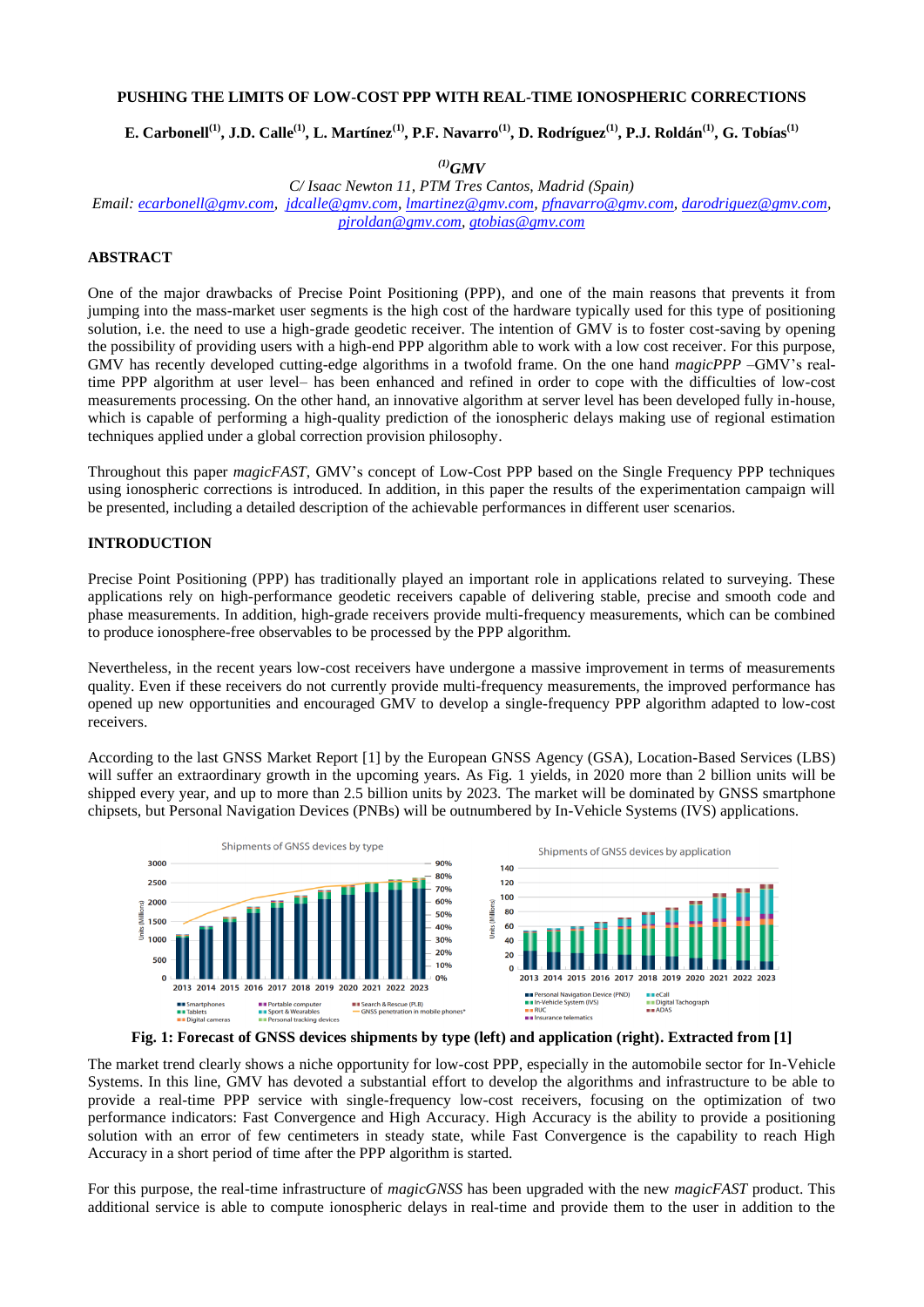satellite orbit and clock corrections furnished by the pre-existing *magicGNSS* real-time infrastructure. In addition, *magicPPP* has also been upgraded in order to add the capability to estimate the ionospheric delays present in singlefrequency measurements, and to process the information provided by *magicFAST*. The positioning performances obtained make the new low-cost PPP algorithm suitable for the automobile sector in applications such as lane change detection for Autonomous Driving (AD) and Advanced Driver Assistance Systems (ADAS), as well as many other applications such as Pay-As-You-Drive, thanks to the reduced cost of the hardware required at the user end.

The following paragraphs give a description of the algorithms and infrastructure developed for *magicFAST* at server level, and *magicPPP* at user level. In addition, the experimentation results both in static and kinematic representative scenarios are shown and relevant conclusions drawn.

## **MAGICFAST AND MAGICGNSS REAL-TIME INFRASTRUCTURE**

In the real-time infrastructure of *magicGNSS*, a real-time server generates corrections based on the observations from a worldwide network of stations. The user receives these corrections and applies them to improve the positioning solution provided by *magicPPP* [\[2\].](#page-7-1) With the traditional approach, these corrections are only focused on GNSS satellite orbits and clocks. However, the provision of regional corrections has been identified as a major factor for the improvement of PPP performance. Among these regional corrections, the ionospheric corrections are especially important, as they allow higher accuracy in single-frequency and a reduction of noise in dual-frequency solutions. Apart from these improvements, the usage of ionospheric corrections allows a faster estimation of ambiguities and consequently a faster convergence of the PPP algorithm.

The generation of ionospheric corrections in *magicGNSS* infrastructure is done in a separate server, which processes observations from a set of stations to estimate the ionospheric information in the target region. [Fig. 2](#page-1-0) contains a schema of the *magicGNSS* real-time infrastructure, both for the server and the user side. On the server side, observations from a network of stations are processed to generate corrections, both for satellite orbits and clocks and for ionospheric delays. On the user side, observations from the user receiver and corrections from the server are used to estimate the position of the user.



**Fig. 2:** *magicGNSS* **real-time infrastructure**

<span id="page-1-0"></span>There are therefore two main modules in the *magicGNSS* real-time server, one for the estimation of satellite orbits and clocks and the generation of corrections to the parameters in the navigation message, and the other one for the estimation of ionospheric information and the generation of regional ionospheric corrections. Even if both modules use observations from a network of stations to perform their estimations, they are totally independent. It is possible to use a different number of stations for both modules. Typically, estimation of satellite orbits and clocks requires a smaller set of stations distributed over the whole planet, while the estimation of ionospheric information and regional corrections require more stations mainly placed on the areas where users are located.

Even if the ionospheric corrections depend on the region where the user is located, it is possible to compute corrections with a limited number of stations around this region. As an example, the station network in [Fig. 3](#page-1-1) would be enough to generate accurate ionospheric corrections for any user located in Southwestern Europe. This capability of working with only a short set of stations dramatically reduces the cost of deployment and eases system monitoring tasks.

<span id="page-1-1"></span>

**Fig. 3: Station network for the generation of ionospheric corrections in Southwestern Europe**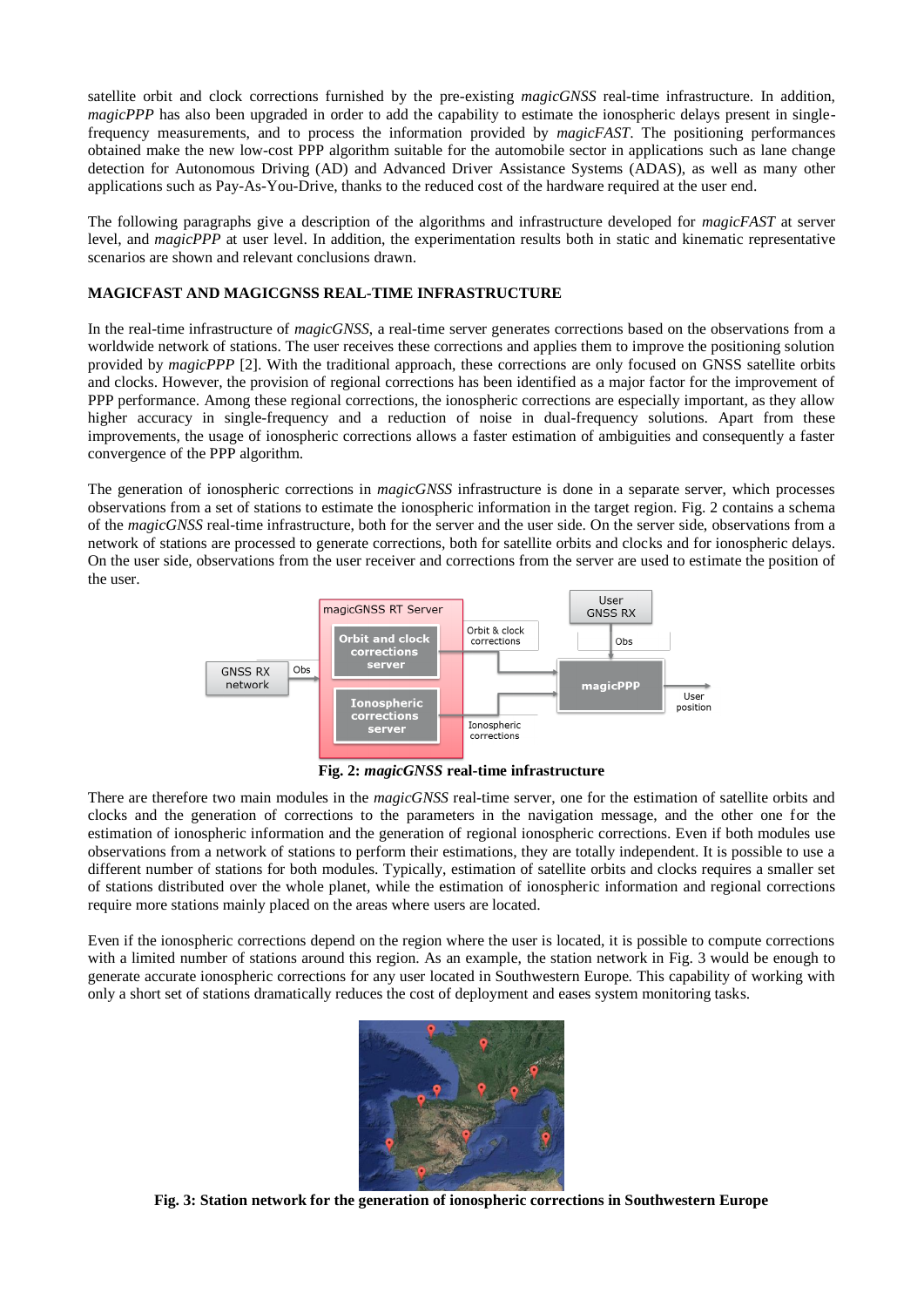This new concept for the generation and provision of ionospheric corrections in *magicGNSS* is the basis of the new product *magicFAST*. It is an important update to the previous configuration of *magicGNSS* real-time environment, which only included corrections for satellite orbits and clocks. This new approach is dramatically improving the performance of PPP solution, both in terms of convergence time and positioning accuracy.

#### **MAGICPPP**

During the last years, GMV has been working in the development of a real-time PPP client able to compute an accurate user position on a real-time basis, known as *magicPPP*. This PPP client interacts with the *magicGNSS* real-time infrastructure, according to the schema in [Fig. 2.](#page-1-0) This interaction allows the PPP client to obtain information about satellite orbits and clocks and in the *magicFAST* approach also information about ionospheric delays.

The traditional PPP solution is based on processing iono-free measurements to estimate the precise position of the user, according to (1) and (2), as follows:

$$
l_p = \rho + c(b_{Rx} - b_{sat}) + Tr + HW_p + \varepsilon_p
$$
\n(1)

$$
l_{\phi} = \rho + c(b_{Rx} - b_{sat}) + Tr + HW_{\phi} + N\lambda + \varepsilon_{\phi}
$$
 (2)

Where:

- $l<sub>P</sub>$  is the ionosphere-free combination of L1 and L2 pseudoranges
- $l_{\phi}$  is the ionosphere-free combination of L1 and L2 carrier phases
- $b_{Rx}$  is the receiver clock offset from the reference time
- $b_{\text{Sat}}$  is the satellite clock offset from the reference time
- c is the vacuum speed of light
- Tr is the signal path delay due to the troposphere
- $\bullet$  HW<sub>p</sub> and HW<sub>p</sub> are the hardware biases of satellites and stations
- $\lambda$  is the carrier combination wavelength
- N is the ambiguity of the carrier-phase ionosphere-free combination (it is not an integer number)
- $\epsilon_{\rm p}$  and  $\epsilon_{\rm \phi}$  are the measurement noise components, including multipath and other effects
- ρ is the geometrical range between the satellite and the receiver.

The observations are processed in a sequential filter, together with the information provided by the servers, to obtain the precise coordinates of the user.

The usage of iono-free combination is a good approach in case of geodetic receivers, which provide low-noise observations for all the available frequencies. However, PPP algorithms are also intended to be used in the case of mass-market receivers. In the latest years, many applications requiring precise positioning in portable devices have appeared, and for these applications the improvement of PPP algorithms with mass-market receivers has become essential. In these cases, the management of ionospheric delays is needed, as most mass-market receivers work with only one frequency. Even those receivers able to work with more than one frequency are noisier than geodetic receivers, and could take advantage of the ionospheric information to reduce this noise.

For a single frequency user, the observations of iono-free combination should be replaced by the observations for the available frequency, according to (3) and (4), as follows:

$$
l_{1p} = \rho + c(b_{Rx} - b_{sat}) + Tr + I + HW_p + \varepsilon_{1p}
$$
\n(3)

$$
l_{1\phi} = \rho + c(b_{Rx} - b_{sat}) + Tr - I + HW_{\phi} + N_1\lambda + \varepsilon_{1\phi}
$$
\n<sup>(4)</sup>

Where:

- $\bullet$  1<sub>1P</sub> is the L1 pseudorange
- $\bullet$   $l_{1\phi}$  is the L1 carrier phase
- I is the signal path delay due to the ionosphere
- $\bullet$  N<sub>1</sub> is the ambiguity of the carrier-phase L1 observation
- $\varepsilon_{1P}$  and  $\varepsilon_{1\phi}$  are the measurement noise components for L1

In the case of dual-frequency solution, it is possible to use either iono-free or single-frequency observations. In the second case, the smaller noise of single-frequency observations contributes to reduce the uncertainty in the estimation of position.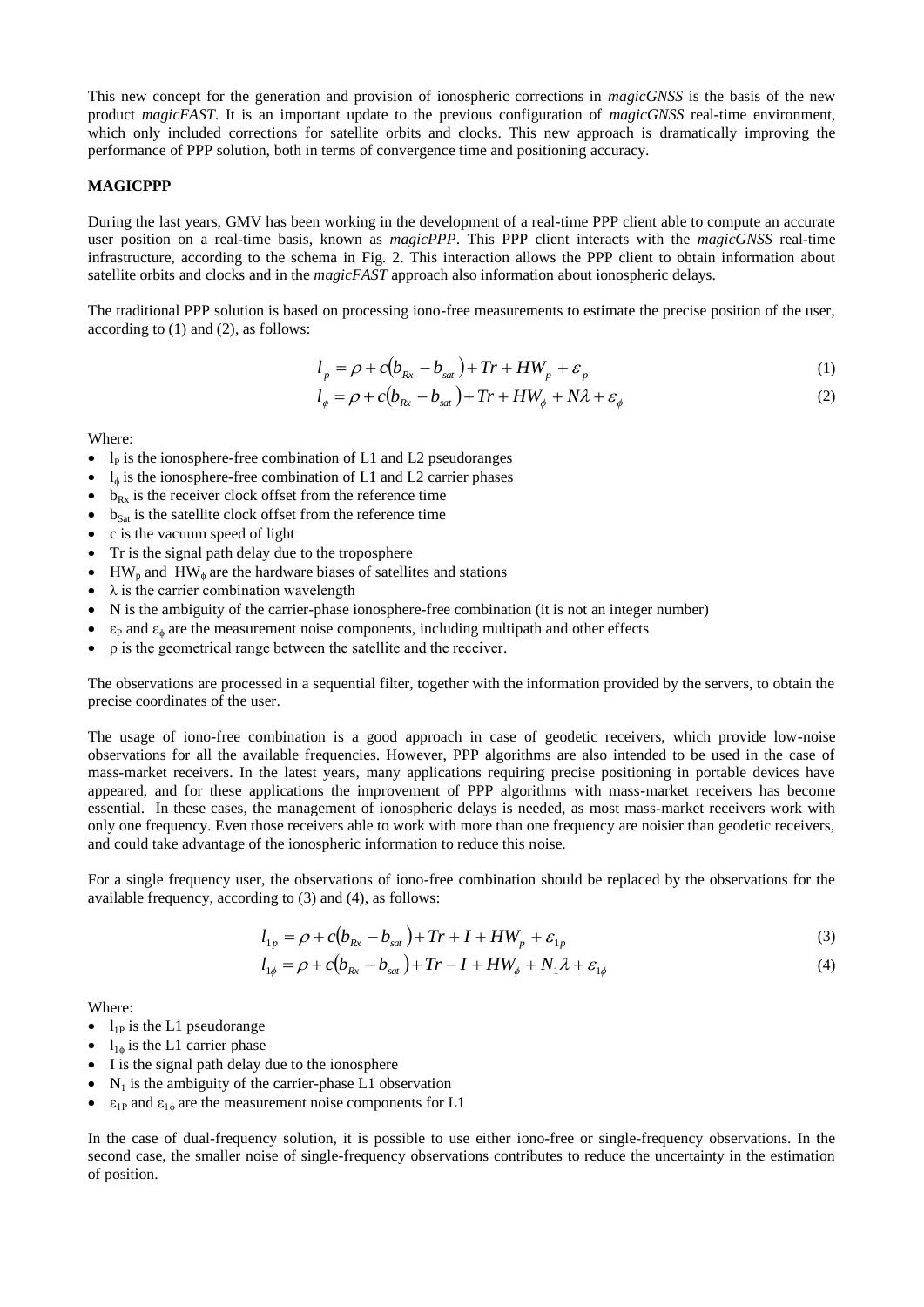The ionospheric delay in (3) and (4) can be obtained from ionospheric models, such as broadcast Klobuchar or NeQuick, or SBAS ionospheric data. However, the accuracy of these models strongly depends on the state of the ionosphere in the area where the user is located. In *magicPPP* it is also possible to estimate the ionospheric delay in the sequential filter, together with the position of the user. In general, the accuracy of this estimation would depend on the quality of the observations, but it can be highly improved if ionospheric corrections from *magicFAST* are applied.

## **EXPERIMENTATION ACTIVITIES**

After the implementation of *magicFAST* both at Server and PPP client levels, a 5-month open-sky experimentation campaign was launched. *magicFAST* was configured to use the station network shown in [Fig. 3,](#page-1-1) which can be considered as a sparse network, with an average density of stations is of  $115000 \text{ km}^2/\text{station}$ . The real-time data for this network of stations has been obtained from the EUREF Permanent Network (EPN) via the EUREF caster hosted by the Royal Observatory of Belgium (ROB) [\[3\].](#page-7-2)

In addition, the user-side experimentation activities (PPP) have been carried out in the surroundings of GMV's headquarters in Tres Cantos (Madrid). The closest station in the network to the user position is located in Leon, at a distance of 290 km. The experimentation results obtained with this combined set-up are representative of a European service based on a low-density network of stations. Both *magicGNSS* and *magicPPP* were configured to provide corrections and process only GPS+Glonass data, since the availability of observables from the EPN is limited to these constellations.

## **Static Open-Sky Testing**

The static open-sky campaign was mainly focused on the evaluation of the achievable performances in a benign static open-sky scenario using a low multipath choke-ring antenna connected to a low-cost receiver. For the purpose of this campaign, a U-Blox NEO-M8T receiver evaluation kit was connected to an active splitter sharing the Topcon CR-G5 antenna used for GMV's reference station GAP1, located in Tres Cantos (Madrid). The U-Blox receiver was configured to output raw code and carrier-phase measurements, and the RTKlib [\[4\]](#page-7-3) was used to convert from U-Blox proprietary format to RTCM MSM messages [\[5\],](#page-7-4) which is the standard interface supported by *magicPPP*. In addition, *magicPPP* was receiving satellite clock and orbit corrections to the navigation message, as well as ionospheric regional corrections computed by the *magicGNSS* real-time server, see [Fig. 4.](#page-3-0)



**Fig. 4: Static open-sky experimentation set-up**

<span id="page-3-0"></span>In order to be able to compare *magicFAST* performances to a benchmark solution based on a low-cost receiver, a parallel instance of *magicPPP* was configured to run the PPP solution using ionospheric information from the Klobuchar model broadcast in GPS navigation messages. The algorithmic processing mode and configuration for the benchmark and *magicFAST* solutions were identical; the only difference is the source of ionospheric data. Both solutions were configured to restart the estimation every 15 minutes, what allowed for continuous analysis of convergence time as well as the stability of the solution in the first period of the steady state.

The open-sky experimentation campaign was used as a continuous improvement platform for *magicFAST*. Results of both the benchmark and *magicFAST* PPP solutions were analysed on a daily basis to investigate the behavior of the ionosphere estimation and its effect on the PPP solutions. These investigations were the main inputs for the continuous refinement and fine-tuning of the algorithms both at Server and PPP client level.

## *Static Open Sky (Choke Ring Antenna) – October 5, 2016*

[Fig. 5](#page-4-0) shows the horizontal positioning convergence of *magicPPP* using *magicFAST* corrections (in red) together with the benchmark scenario using only the Klobuchar model (in black). The horizontal positioning error has been computed using as reference the calibrated position of the antenna used for GMV's reference station.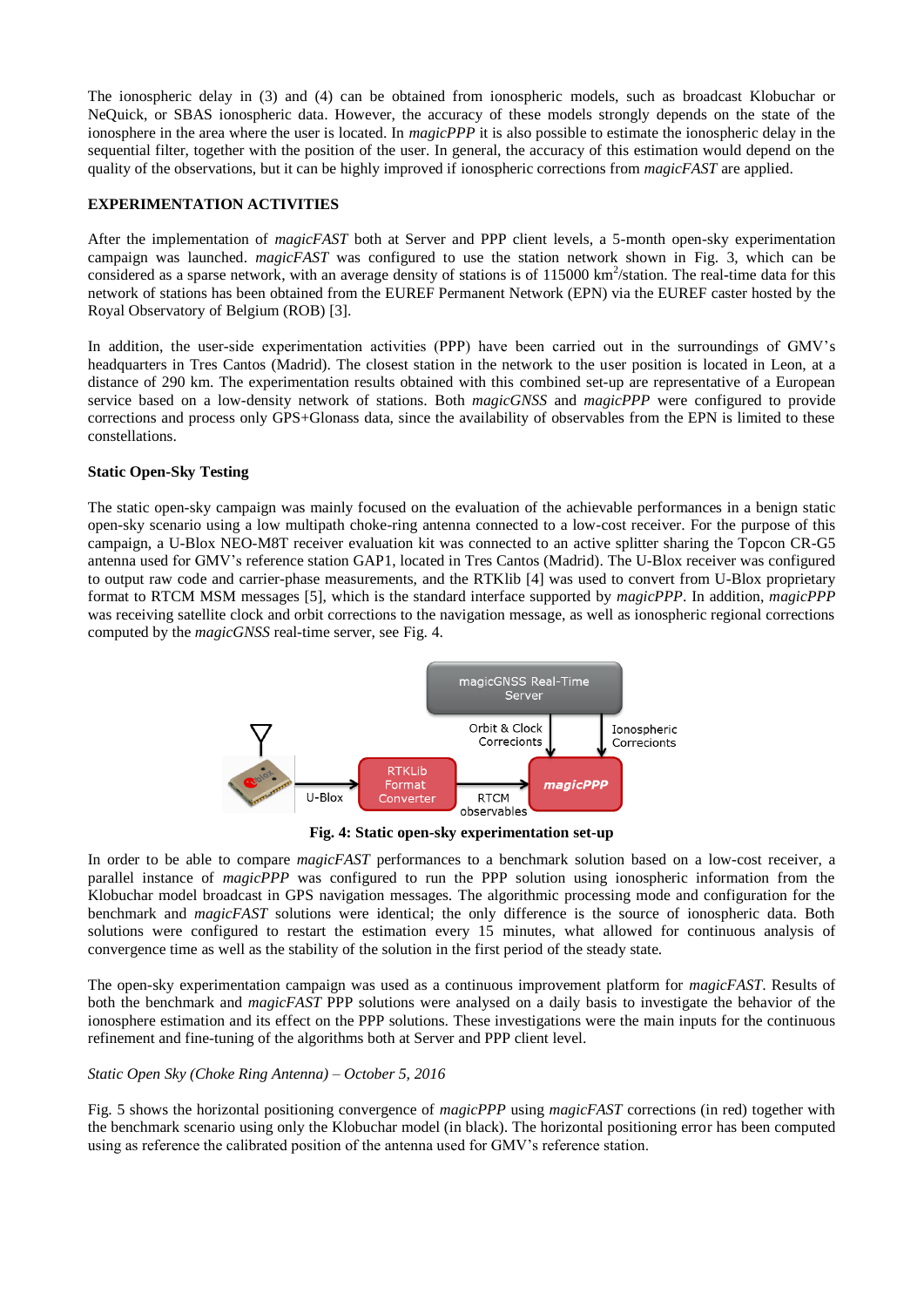

<span id="page-4-0"></span>Results shown in [Fig. 5](#page-4-0) are a representative example of the performances achievable with *magicFAST*. As this figure yields, the positioning error is below 50cm one minute after the cold start of the PPP algorithm. After 10 minutes, the positioning solution has converged to an error bound by 10cm. Note that this test does not include a cold start of the receiver (i.e. wake-up and acquisition times are excluded), as the purpose is to analyse the performance of the PPP algorithm.

Typical GNSS performances for ITS applications require a positioning error of 30cm in the cross-track direction as a minimum for lane change detection. Current *magicFAST* positioning outperforms this requirement after 2 minutes when the low-cost receiver uses a high-grade geodetic antenna. Results with a low-cost patch antenna are presented in the following sections.

## **Kinematic Testing**

The kinematic testing campaign was carried out in parallel to its Static counterpart. The objective of the campaign was to test the performance of *magicFAST* in realistic road applications. For this purpose, *magicAPK* (GMV's *magicPPP* client for Android devices) was installed on a Samsung Nexus 7 tablet and connected via USB to the U-Blox NEO-M8T low-cost receiver development kit.

The receiver was connected to a low-cost patch antenna located on the testing car. In addition, a Trimble R10 professional rover receiver was located next to the patch antenna, separated by a distance of 40cm in the longitudinal direction of the car. This distance has been chosen from a trade-off between the positioning error introduced by the antenna separation and the multipath and satellite occultation brought in by the R10 receiver onto the patch antenna. [Fig. 6](#page-4-1) shows the relative disposition of the patch antenna and the R10 receiver on the testing car.



**Fig. 6: Kinematic hardware set-up**

<span id="page-4-1"></span>The reference trajectory has been calculated from the data gathered with the R10 receiver, using the RTK technique provided by RTKlib [\[4\].](#page-7-3) For its computation, L1+L2+L5 observables were used in order to reduce the effect of foliage and non-line-of-sight effects. GMV's multi-constellation base station GAP4 was used as reference station, furnished with a Topcon NET-G5 base receiver and a CR-G5 choke ring antenna. Finally, the longitudinal distance between the reference R10 trajectory and the patch antenna is corrected using the estimated velocity. It is important to note that although this technique is accurate for a straight trajectory, the accuracy of the positioning error estimation is affected in turns and bent trajectories.

## *Kinematic Open Sky (Patch Antenna) – October 4, 2016*

The objective of this test was to assess the kinematic positioning capabilities of *magicFAST* in an open-sky scenario, as well as the convergence behavior, using a low-cost antenna. The scenario was recorded in the outskirts of Tres Cantos through a residential area with isolated buildings. The obstruction conditions in this scenario can be considered benign, whereas the multipath effect on the patch antenna cannot be neglected with respect to the open sky scenario with choke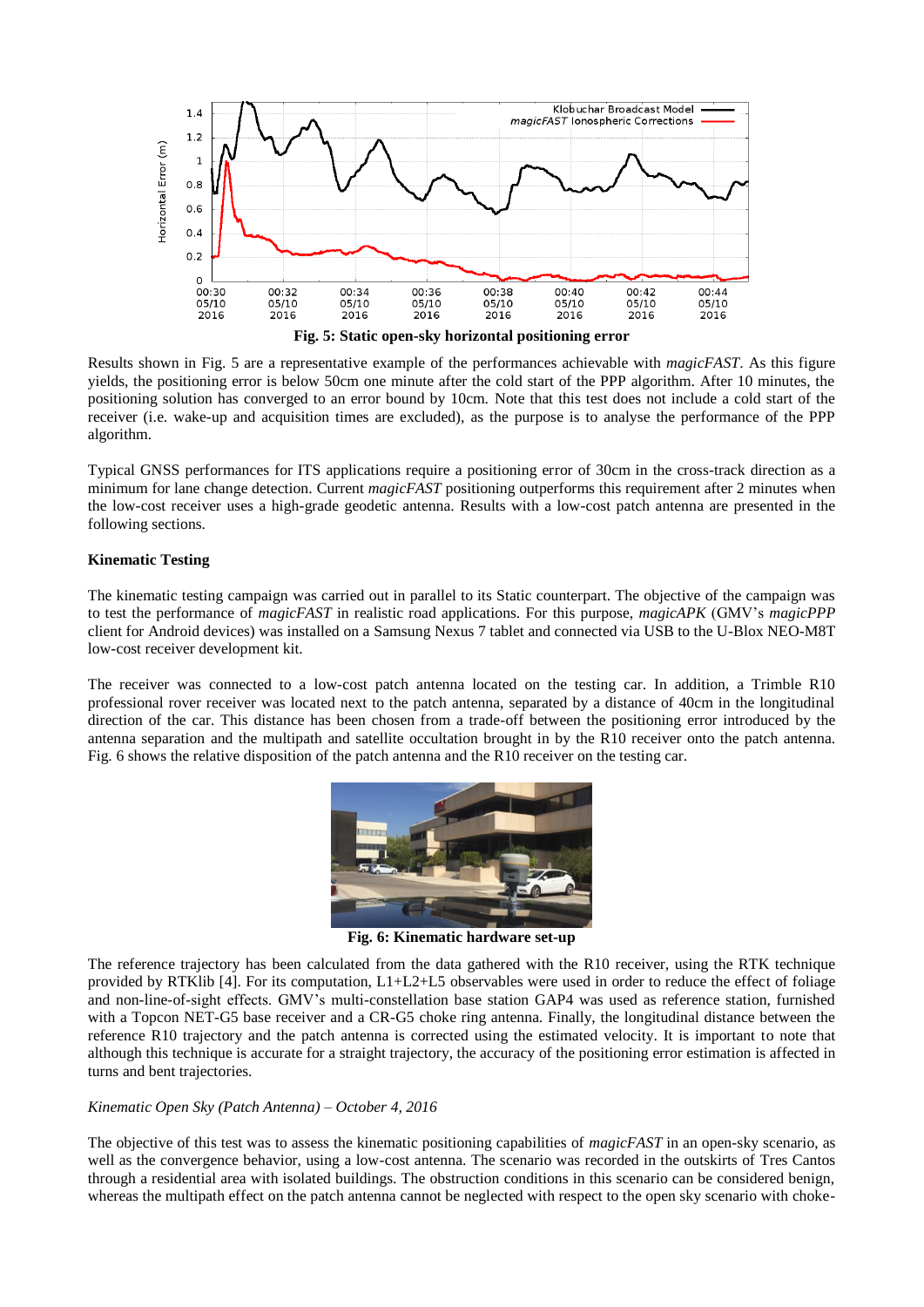ring antenna. [Fig. 7](#page-5-0) shows the complete trajectory, together with a close-up of a roundabout where the excellent positioning performance of the low-cost PPP can be observed.



**Fig. 7: Kinematic open-sky. Left: Estimated trajectory Right: Estimated (red dots) vs. Reference trajectory (yellow line), roundabout close-up**

<span id="page-5-0"></span>The testing car was parked for approximately 5 minutes at the beginning of the test in order to evaluate the static convergence performance. [Fig. 8](#page-5-1) shows the positioning error throughout the test. During the first minute a sharp convergence occurs as the first ionospheric corrections are received. After 5 minutes, the solution converges to a positioning error below 20cm. Past 10:11 the solution slightly oscillates, and although the solution cannot be considered converged to its best achievable performance –which typically occurs after 10 minutes–, the positioning error outperforms the requirements for road applications in open sky.

After 5 minutes, the kinematic part of the test is conducted at ground speeds in the range of 10-50 km/h. As the vehicle starts moving, multipath correlation decreases leading to an initial improvement in the positioning accuracy. See [Fig. 8](#page-5-1) from 10:12 to 10:14.



**Fig. 8: Kinematic open-sky horizontal positioning error**

<span id="page-5-1"></span>Since the test was conducted in an expanding area of Tres Cantos, there was a high activity related to the building sector. Although tall buildings were not present, trucks were frequently encountered introducing non-negligible nonline-of-sight effects on the patch antenna, as well as signal obstruction. Positioning error peaks observed in the kinematic part of [Fig. 8](#page-5-1) are related to these effects, together with the trajectory misalignment between the reference receiver and the patch antenna that is introduced in bent and circular trajectories such as depicted in [Fig. 7](#page-5-0) (right).

## *Kinematic Suburban (Patch Antenna) – October 5, 2016*

<span id="page-5-2"></span>The purpose of this test was to evaluate *magicFAST*'s performances in suburban environments ranging from weak suburban to strong suburban. The estimated trajectory of the test is shown in [Fig. 9.](#page-5-2)



**Fig. 9: Kinematic suburban estimated trajectory**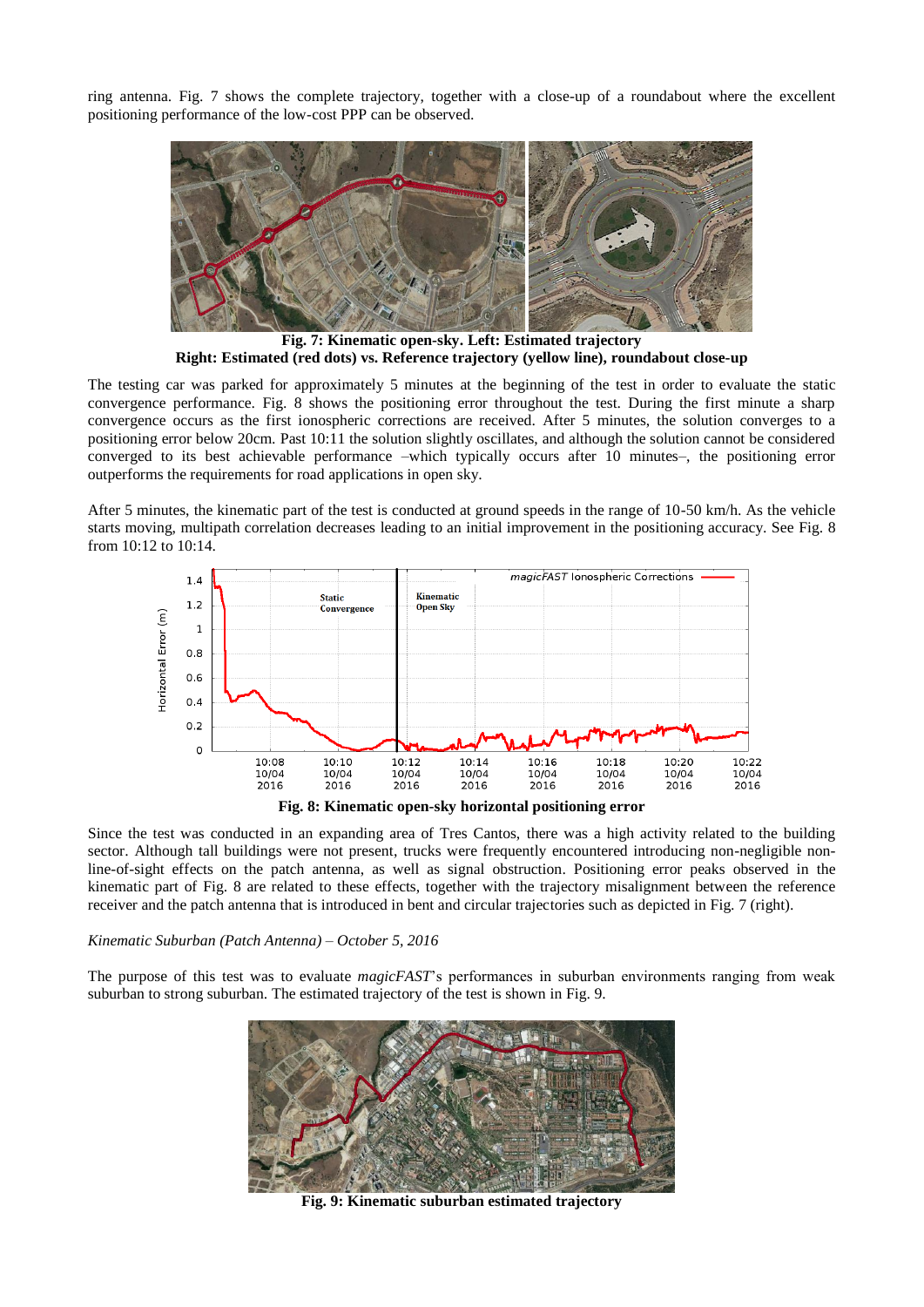The test starts in an open sky area in a residential neighbour near Tres Cantos. However, this time the selected area is in a more advanced stage of urbanization. The environments throughout the test can be split in the following:

- 1. Weak Suburban: The first part of the test is conducted in an expansion area in a middle stage of urbanization. Tall building blocks up to 8 stories are present in an intermittent manner. The typical building density is of one 8-story building every 4-5 unconstructed land properties at each side of the road.
- 2. Suburban: The second part of the test is carried out in an industrial area with different factories at both sides of the street. The height of these does not usually go above a 3-story building, introducing signal occultation up to approximately 20 degrees of satellite elevation. Trees are present but foliage density is low.
- 3. Strong Suburban: The final part of the test is conducted through a strong suburban environment including buildings with an average height of 3 stories to one side of the street and presence of dense foliage. The signal occultation introduced by the buildings oscillates between 20 and 35 degrees of satellite elevation, whereas the open sky canyon is reduced to up to 60 degrees of elevation by the trees. See [Fig. 10](#page-6-0) for pictures of the strong suburban environment taken during the execution of the test (right) and extracted from Google Maps (left).



**Fig. 10: Strong suburban environment**

<span id="page-6-0"></span>[Fig. 11](#page-6-1) shows the horizontal positioning error throughout the different parts of the test. In this plot the convergence period has been omitted for the sake of clarity. The weak suburban environment is dealt with by the PPP algorithm with no major issues when compared to the open sky environment. When driving past a tall but isolated building approximately half of the lines-of-sight are lost for at most two epochs. However, the positioning accuracy is maintained thanks to the remaining lines-of-sight, while new incoming ionospheric corrections contribute to the ambiguity re-estimation process by reducing the noise of measurements. The U-Blox receiver used for testing is designed to operate in hash environments; hence the tracking sensitivity is reduced at the expense of higher measurement noise, but resulting in fast signal reacquisition.





<span id="page-6-1"></span>Throughout the suburban part of the test, the positioning error slightly increases from 11:32:30 to 11:34:30 due to the progressive increase of measurement noise and multipath introduced by surrounding factories and light foliage. At 11:34:30 the positioning error sharply increases as the foliage density increases gradually. From 11:34:30 to 11:35:30 there is an increased positioning bias –from 20cm to 40cm error– caused by a poor re-estimation of phase ambiguities due to continuous interference caused by increased foliage density and multipath induced by closer buildings.

During the strong suburban route, the positioning error presents peaks caused by isolated areas of lower satellite visibility. The highest peak observed at approximately 11:35:40 occurs when going through an area where trees cover